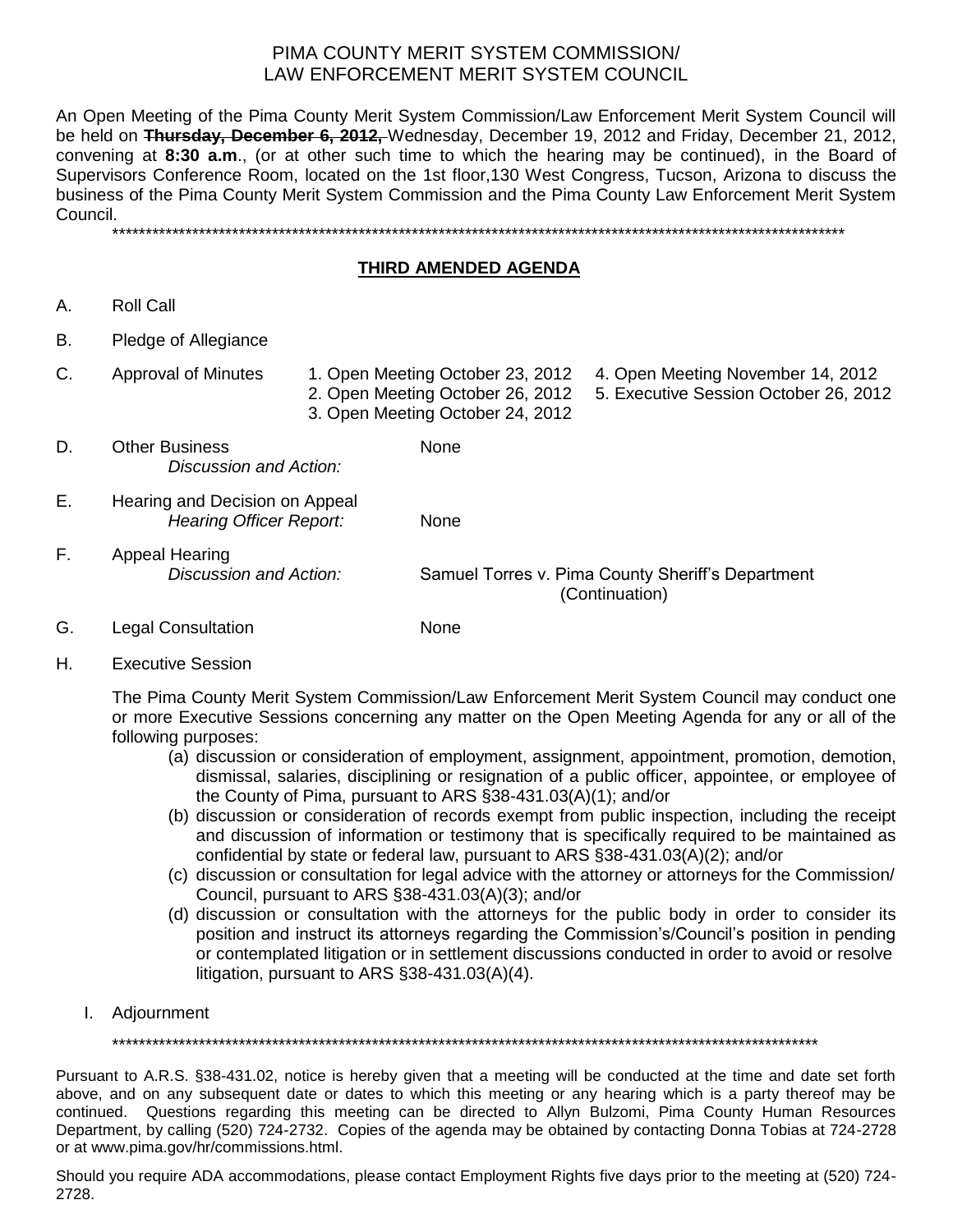An Open Meeting of the Pima County Merit System Commission/Law Enforcement Merit System Council will be held on Thursday, December 6, 2012, **Friday, December 7, 2012,** Wednesday, December 19, 2012 and Friday, December 21, 2012, convening at 9:00 a.m., (or at other such time to which the hearing may be continued), in the Board of Supervisors Conference Room, located on the 1st floor,130 West Congress, Tucson, Arizona to discuss the business of the Pima County Merit System Commission and the Pima County Law Enforcement Merit System Council. \*\*\*\*\*\*\*\*\*\*\*\*\*\*\*\*\*\*\*\*\*\*\*\*\*\*\*\*\*\*\*\*\*\*\*\*\*\*\*\*\*\*\*\*\*\*\*\*\*\*\*\*\*\*\*\*\*\*\*\*\*\*\*\*\*\*\*\*\*\*\*\*\*\*\*\*\*\*\*\*\*\*\*\*\*\*\*\*\*\*\*\*\*\*\*\*\*\*\*\*\*\*\*\*\*\*\*\*\*\*

## **SECOND AMENDED AGENDA**

- A. Roll Call
- B. Pledge of Allegiance
- C. Approval of Minutes 1. Open Meeting October 23, 2012 3. Open Meeting October 24, 2012 2. Open Meeting October 26, 2012 4. Executive Session October 26, 2012
- D. Other Business None *Discussion and Action:*
- E. Hearing and Decision on Appeal *Hearing Officer Report:* None
- F. Appeal Hearing

*Discussion and Action:* **Samuel Torres v. Pima County Sheriff's Department (Continuation)**

- G. Legal Consultation None
- H. Executive Session

The Pima County Merit System Commission/Law Enforcement Merit System Council may conduct one or more Executive Sessions concerning any matter on the Open Meeting Agenda for any or all of the following purposes:

- (e) discussion or consideration of employment, assignment, appointment, promotion, demotion, dismissal, salaries, disciplining or resignation of a public officer, appointee, or employee of the County of Pima, pursuant to ARS §38-431.03(A)(1); and/or
- (f) discussion or consideration of records exempt from public inspection, including the receipt and discussion of information or testimony that is specifically required to be maintained as confidential by state or federal law, pursuant to ARS §38-431.03(A)(2); and/or
- (g) discussion or consultation for legal advice with the attorney or attorneys for the Commission/ Council, pursuant to ARS §38-431.03(A)(3); and/or
- (h) discussion or consultation with the attorneys for the public body in order to consider its position and instruct its attorneys regarding the Commission's/Council's position in pending or contemplated litigation or in settlement discussions conducted in order to avoid or resolve litigation, pursuant to ARS §38-431.03(A)(4).
- I. Adjournment

\*\*\*\*\*\*\*\*\*\*\*\*\*\*\*\*\*\*\*\*\*\*\*\*\*\*\*\*\*\*\*\*\*\*\*\*\*\*\*\*\*\*\*\*\*\*\*\*\*\*\*\*\*\*\*\*\*\*\*\*\*\*\*\*\*\*\*\*\*\*\*\*\*\*\*\*\*\*\*\*\*\*\*\*\*\*\*\*\*\*\*\*\*\*\*\*\*\*\*\*\*\*\*\*\*\*

Pursuant to A.R.S. §38-431.02, notice is hereby given that a meeting will be conducted at the time and date set forth above, and on any subsequent date or dates to which this meeting or any hearing which is a party thereof may be continued. Questions regarding this meeting can be directed to Allyn Bulzomi, Pima County Human Resources Department, by calling (520) 724-2732. Copies of the agenda may be obtained by contacting Donna Tobias at 724-2728 or at www.pima.gov/hr/commissions.html.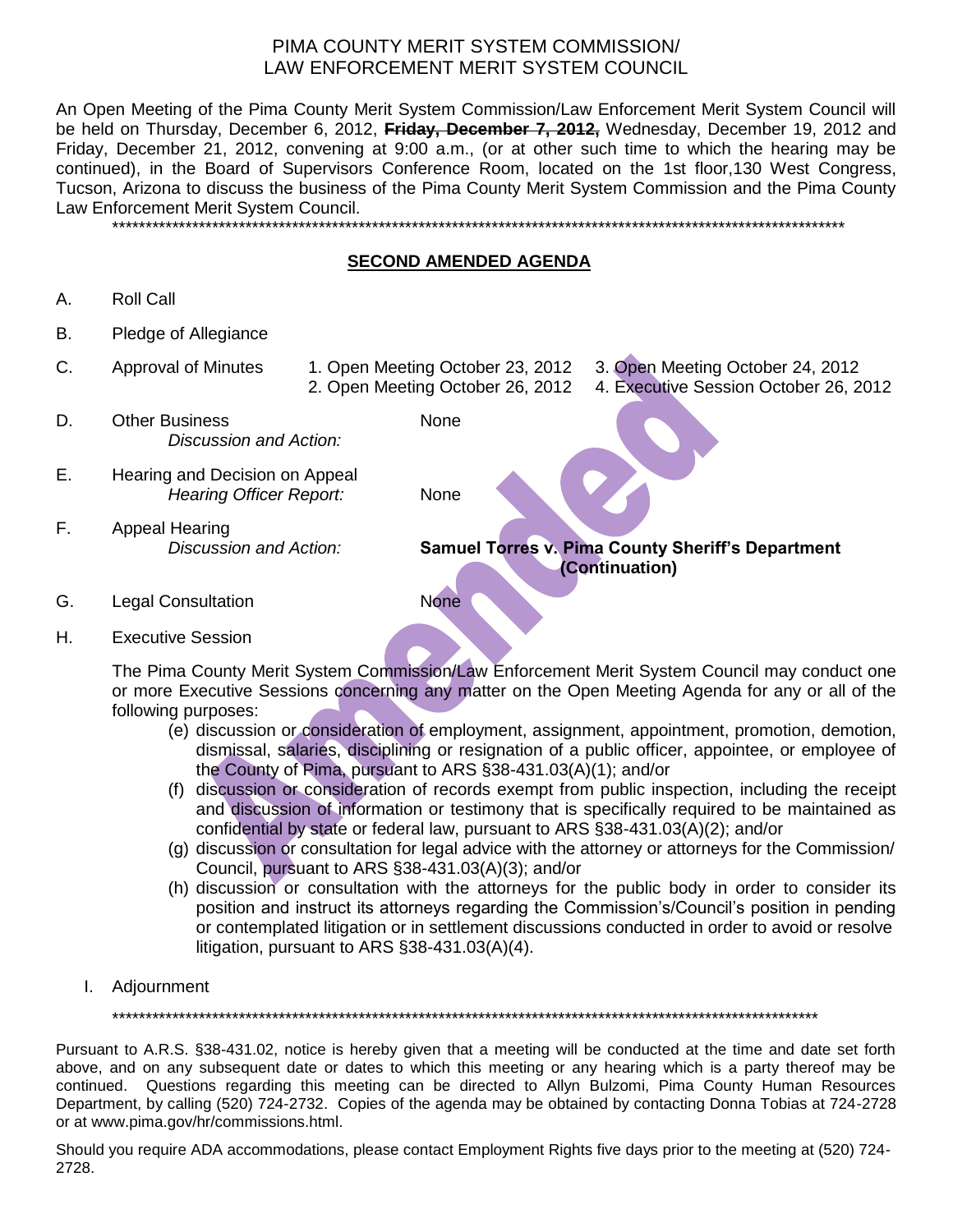An Open Meeting of the Pima County Merit System Commission/Law Enforcement Merit System Council will be held on **Thursday, December 6, 2012, Friday, December 7, 2012, Wednesday, December 19, 2012 and Friday, December 21, 2012, convening at 9:00 a.m., (or at other such time to which the hearing may be continued)**, in the Board of Supervisors Conference Room, located on the 1st floor,130 West Congress, Tucson, Arizona to discuss the business of the Pima County Merit System Commission and the Pima County Law Enforcement Merit System Council. \*\*\*\*\*\*\*\*\*\*\*\*\*\*\*\*\*\*\*\*\*\*\*\*\*\*\*\*\*\*\*\*\*\*\*\*\*\*\*\*\*\*\*\*\*\*\*\*\*\*\*\*\*\*\*\*\*\*\*\*\*\*\*\*\*\*\*\*\*\*\*\*\*\*\*\*\*\*\*\*\*\*\*\*\*\*\*\*\*\*\*\*\*\*\*\*\*\*\*\*\*\*\*\*\*\*\*\*\*\*

**AMENDED AGENDA**

- A. Roll Call
- B. Pledge of Allegiance
- C. Approval of Minutes 1. Open Meeting October 23, 2012 3. Open Meeting October 24, 2012 2. Open Meeting October 26, 2012 4. Executive Session October 26, 2012
- D. Other Business None *Discussion and Action:*
- E. Hearing and Decision on Appeal *Hearing Officer Report:* None
- F. Appeal Hearing

*Discussion and Action:* **Samuel Torres v. Pima County Sheriff's Department (Continuation)**

- G. Legal Consultation **None**
- H. Executive Session

The Pima County Merit System Commission/Law Enforcement Merit System Council may conduct one or more Executive Sessions concerning any matter on the Open Meeting Agenda for any or all of the following purposes:

- (i) discussion or consideration of employment, assignment, appointment, promotion, demotion, dismissal, salaries, disciplining or resignation of a public officer, appointee, or employee of the County of Pima, pursuant to ARS §38-431.03(A)(1); and/or
- (j) discussion or consideration of records exempt from public inspection, including the receipt and discussion of information or testimony that is specifically required to be maintained as confidential by state or federal law, pursuant to ARS §38-431.03(A)(2); and/or
- (k) discussion or consultation for legal advice with the attorney or attorneys for the Commission/ Council, pursuant to ARS §38-431.03(A)(3); and/or
- (l) discussion or consultation with the attorneys for the public body in order to consider its position and instruct its attorneys regarding the Commission's/Council's position in pending or contemplated litigation or in settlement discussions conducted in order to avoid or resolve litigation, pursuant to ARS §38-431.03(A)(4).
- I. Adjournment

\*\*\*\*\*\*\*\*\*\*\*\*\*\*\*\*\*\*\*\*\*\*\*\*\*\*\*\*\*\*\*\*\*\*\*\*\*\*\*\*\*\*\*\*\*\*\*\*\*\*\*\*\*\*\*\*\*\*\*\*\*\*\*\*\*\*\*\*\*\*\*\*\*\*\*\*\*\*\*\*\*\*\*\*\*\*\*\*\*\*\*\*\*\*\*\*\*\*\*\*\*\*\*\*\*\*

Pursuant to A.R.S. §38-431.02, notice is hereby given that a meeting will be conducted at the time and date set forth above, and on any subsequent date or dates to which this meeting or any hearing which is a party thereof may be continued. Questions regarding this meeting can be directed to Allyn Bulzomi, Pima County Human Resources Department, by calling (520) 724-2732. Copies of the agenda may be obtained by contacting Donna Tobias at 724-2728 or at www.pima.gov/hr/commissions.html.